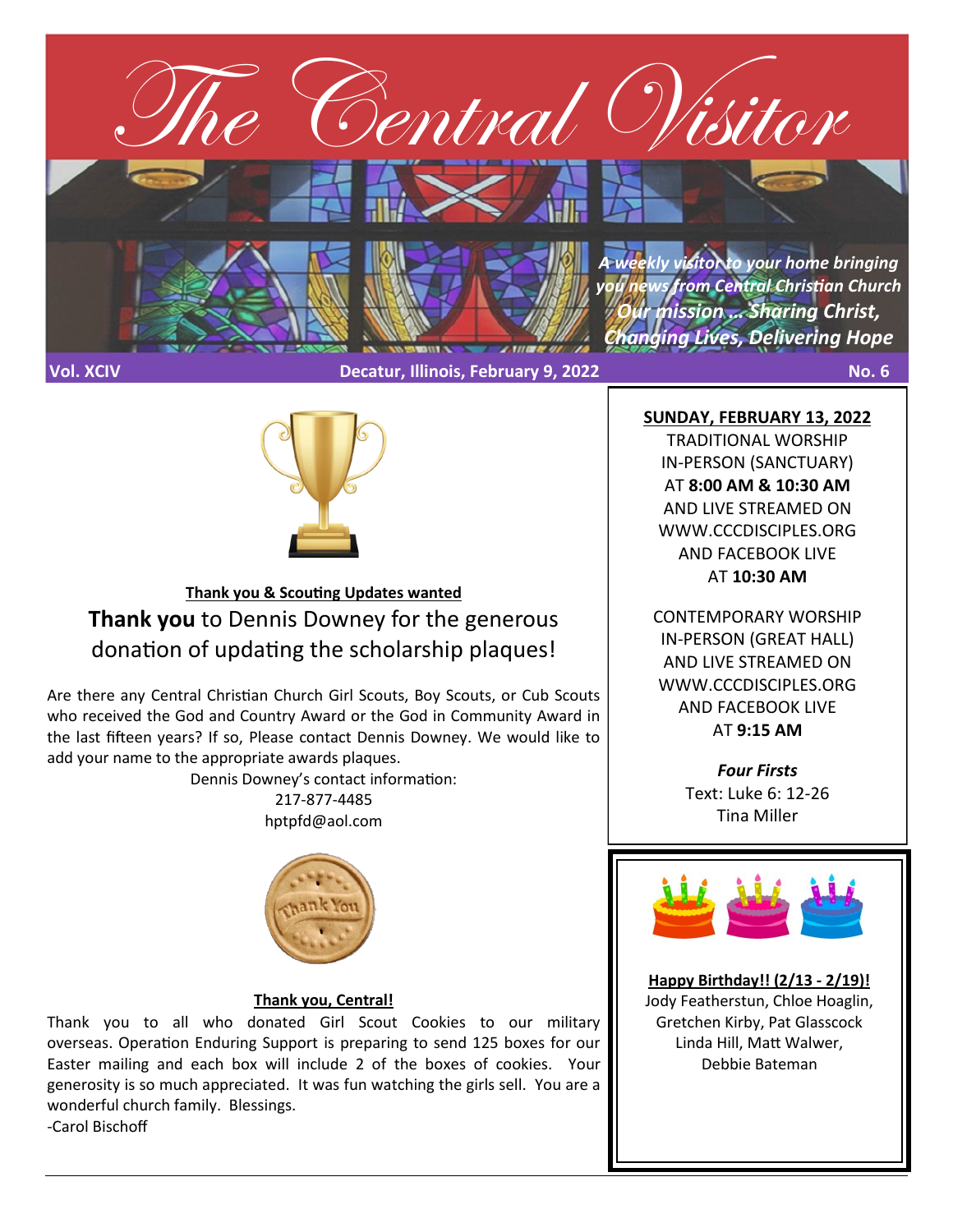## Minister's Article



**Funeral Arrangements for Eddreanna Lindsey** The funeral arrangements for Eddreanna Lindsey are as follows: Friday, February 11 10 a.m. – visitation 11 a.m. – service All this will take place at the James Funeral Home in Aurora, IL. We understand, as well, that many people are asking how they can support Eddreanna financially. For those that wish to donate to Eddreanna's memorial fund, all the funds will eventually be donated in a manner that best supports Eddreanna's family (including her children, Jordan and Julina). Simply make donations to Central in the name of Eddreanna Lindsey.



**Serving Schedule — Sunday, February 13, 2022 Elders:** 8:00 & 10:30 - Dick Cain & Jack Dixon 9:15 - Jack Dixon **Ushers:** 8:00 - Team 4 - Hazel Perry, Capt., Karen Penn, Charlotte Ballance 10:30 - Team 9 - Kim Miller, Capt., Audrey Miller, Bill Modlin **Greeters:** 8:00 - Jim & Pamela Bednar 10:30 - Dale & Judy Ford **P.A. Operator:** 8:00 - Donna Dash 10:30 - Keith Backes

## *Preschool Update*

*Here is a word from our Interim Preschool Director, Ellen Damery, with the most recent news about our preschool re-opening in the Fall of 2022.*

Central Christian Preschool is officially reopening this Fall! The first day of school will be Tuesday, September 6, 2022. We began registering students during the month of January.

Our 3's class will meet Monday-Wednesday, 9-11:30am and our 4's/5's class will meet Monday-Thursday, 9:00-11:30am. If your family is interested in enrolling your child, please call our office at 217-428-4336 or email [preschool@cccdisciples.org.](mailto:preschool@cccdisciples.org)

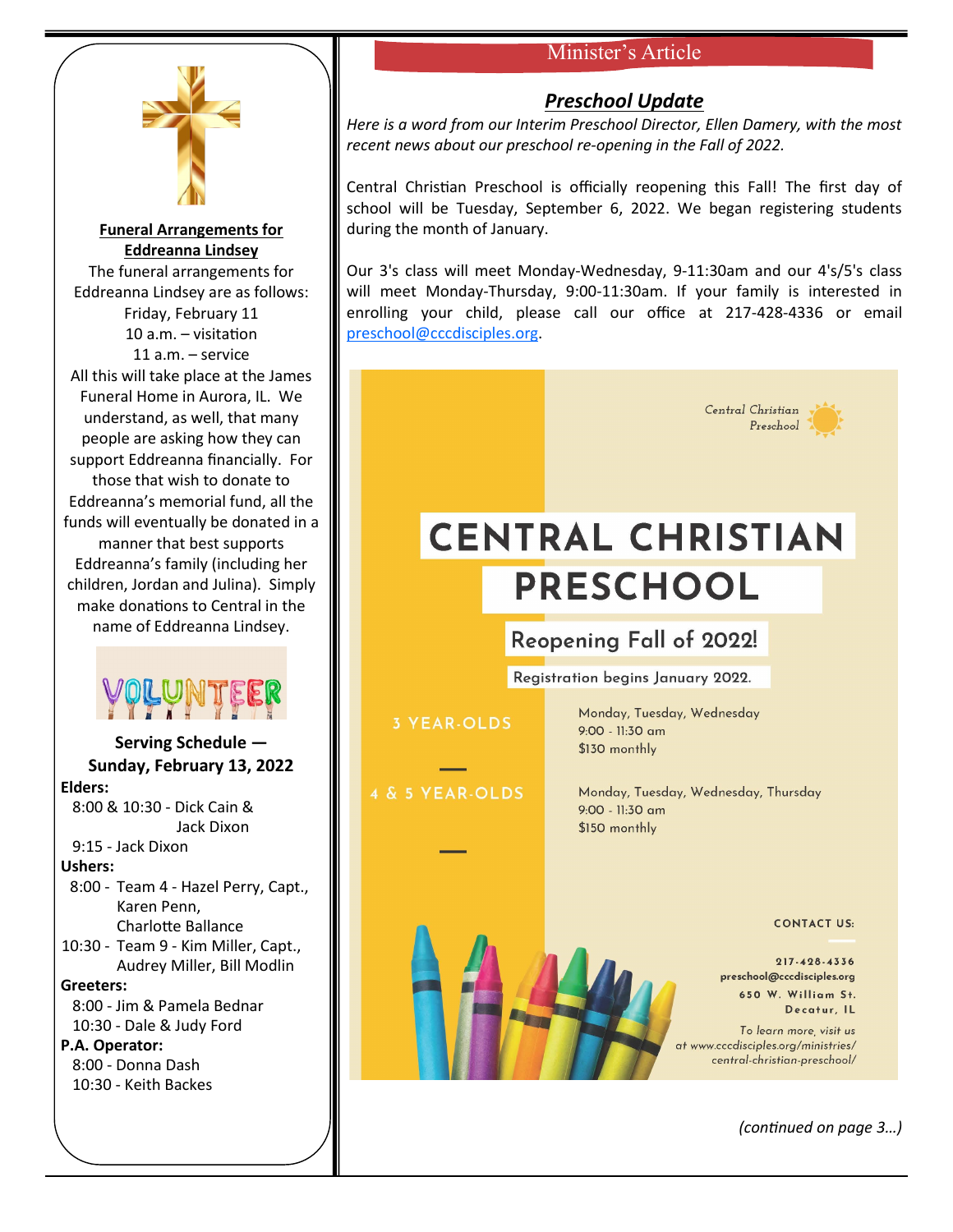

We have found several wonderful staff members who are excited to join our team but we are still looking to hire an additional part-time preschool teacher. We are in communication with the Early Education Department at Millikin University about recruitment possibilities and are planning to create internship opportunities for their education students as well. If you have any suggestions of candidates we might pursue, please don't hesitate to let us know.

One of things we want to emphasize with the preschool's re-opening is a stronger connection with the members of Central. We plan to post volunteer opportunities to help support the preschool as they arise. For now, be on the lookout for a "Playground Work Day" sometime this Spring, led by one of our preschool board members, Mike Munos.

Please spread the word with friends and family about our preschool!

Blessings – Michael

#### **Small Groups this Week**

*Let us know what your small group's focus is this week, and we'll let others know about it! If you would like to attend any of these groups, simply show up! If you would like more info before attending, let us know ([central@cccdisciples.org\)](mailto:central@cccdisciples.org).* 

Tuesday Journeymen (men's bible study) Connection Café at 7:00 a.m. Conversation led by Brian Maple and Jim Fitzpatrick

Thursday Journeymen (men's bible study) Connection Café at 4:00 p.m. Conversation led by David Martin

Koinonia (mixed small group) Room 412 at 5:30 p.m. Discussing Tony Evans book "Kingdom Disciples" (focus on leading a Christcentered life and sharing faith with others).



**Sunday (13) Imboden Worship** 8:00-Traditional Worship, Sanctuary 9:15-Contemporary Worship, Great Hall & Facebook Live & Live Stream 10:30-Traditional Worship, Sanctuary & Facebook Live & Live Stream **Monday (14)** 12:30-Women's Book Club, Panera 1:00-Golden K, Connection Café **Tuesday (15)** 7:00-Journeymen, Connection Café 9:00-Christcare Stitchers, 407 9:30-Card Ministry, 340 **Wednesday (16)** 10:00-Ministers' Meeting 5:30-Church Council Committee Meeting **Thursday (17)** 10:00-Alanon, 340 4:00-Journeymen 2, Connection Café 5:15-Stewardship, Connection Café 5:30-Koinonia, 412 6:00-Brass Choir, Disciples Room 7:00-Chancel Choir, Choir Room **Friday (18) Saturday (19) Sunday (20)** 8:00-Traditional Worship, Sanctuary

 9:15-Contemporary Worship, Great Hall & Facebook Live & Live Stream 10:30-Traditional Worship, Sanctuary & Facebook Live & Live Stream

**Counting On You Sunday, February 6, 2022** Total worshipping online = 172 Total worshipping in-person = 172